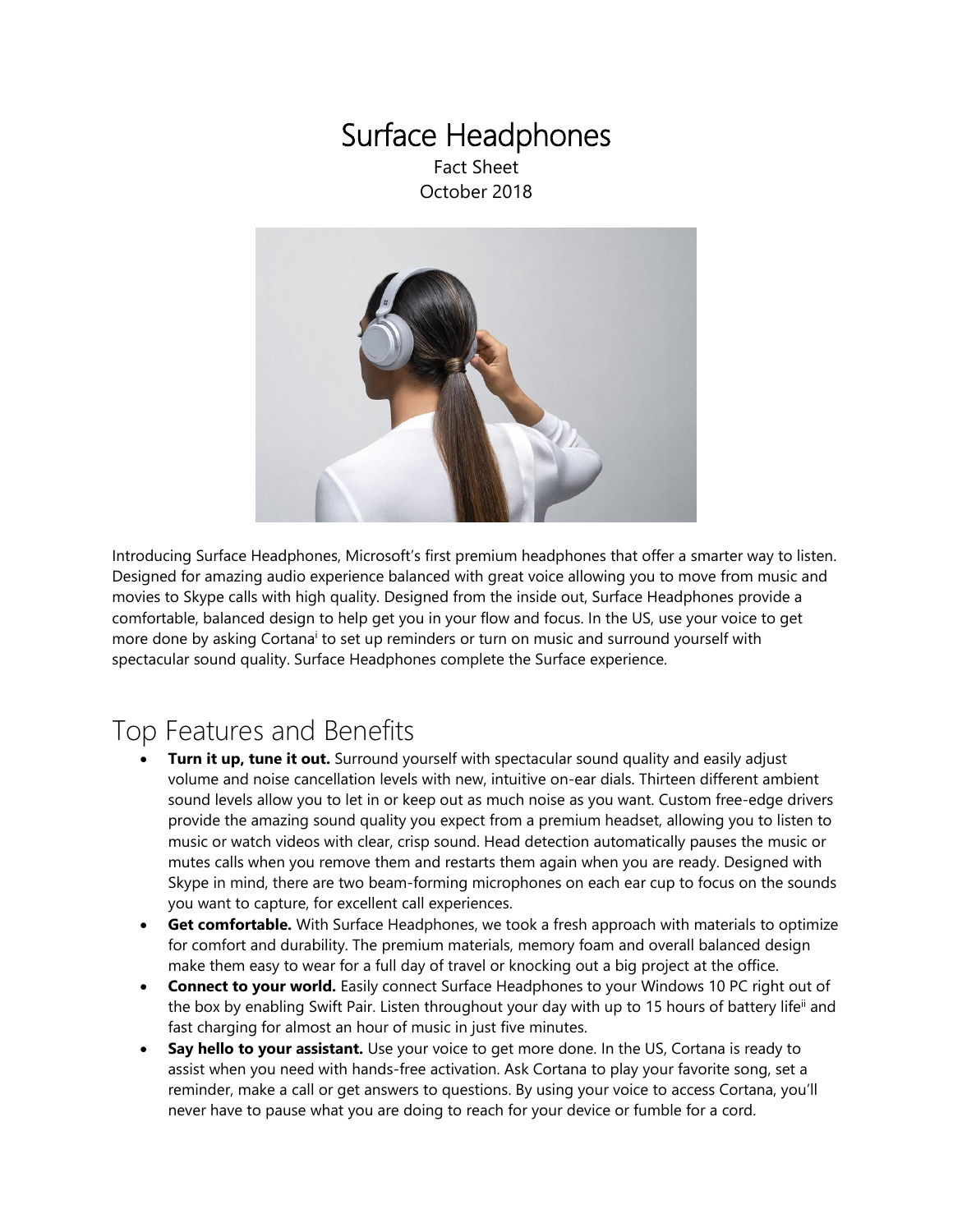# Technical Specifications

| Exterior                       | Dimensions: 8.03" (204 mm) x 7.68" (195 mm) x 1.89" (48 mm)<br><b>Mechanical features:</b><br>Color: Platinum<br>Buttons: mute, power, volume dial (right ear), Noise Cancellation dial (left<br>ear), touch interface on both earcups<br>Weight: 10.2 oz (290 g) |
|--------------------------------|-------------------------------------------------------------------------------------------------------------------------------------------------------------------------------------------------------------------------------------------------------------------|
| Frequency<br>Response          | 20-20kHz                                                                                                                                                                                                                                                          |
| <b>Noise</b><br>Cancellation   | Up to 30 dB for active noise cancellation<br>Up to 40 dB for passive noise cancellation                                                                                                                                                                           |
| Speaker                        | 40mm Free Edge speaker                                                                                                                                                                                                                                            |
| Sound Pressure<br>Level Output | Up to 115 dB (1kHz, 1Vrms via cable connector with power on)<br>Up to 115 dB (1kHz, 0dBFS over Bluetooth connection)                                                                                                                                              |
| Charging                       | Full charge in less than 2 hours                                                                                                                                                                                                                                  |
| <b>Battery</b>                 | Up to 15 hours (music over Bluetooth, Active Noise Cancellation (ANC)<br>on, Cortana on)<br>Up to 50 hours (idle, Bluetooth off, ANC on)                                                                                                                          |
| <b>USB Cord</b><br>Length      | 1.5 <sub>m</sub>                                                                                                                                                                                                                                                  |
| <b>Audio Cable</b><br>Length   | 1.2 <sub>m</sub>                                                                                                                                                                                                                                                  |
| Inputs                         | USB-C connector<br>3.5mm audio connector                                                                                                                                                                                                                          |
| <b>Voice Assistant</b>         | Cortana by voice activation or touch <sup>i</sup>                                                                                                                                                                                                                 |
| Compatibility                  | Windows 10, iOS, Android, MacOS                                                                                                                                                                                                                                   |
| <b>Buttons/Controls</b>        | Power button, Mute button, Volume dial (right ear), Noise Cancellation<br>dial (left ear), Touch interface on both ear cups                                                                                                                                       |
| In the box                     | Surface Headphones<br><b>Carrying Case</b><br><b>USB Cable</b><br>Audio Cable<br>Quick Start Guide<br>Safety and warranty documents                                                                                                                               |
| Warranty                       | One-year limited hardware warranty                                                                                                                                                                                                                                |